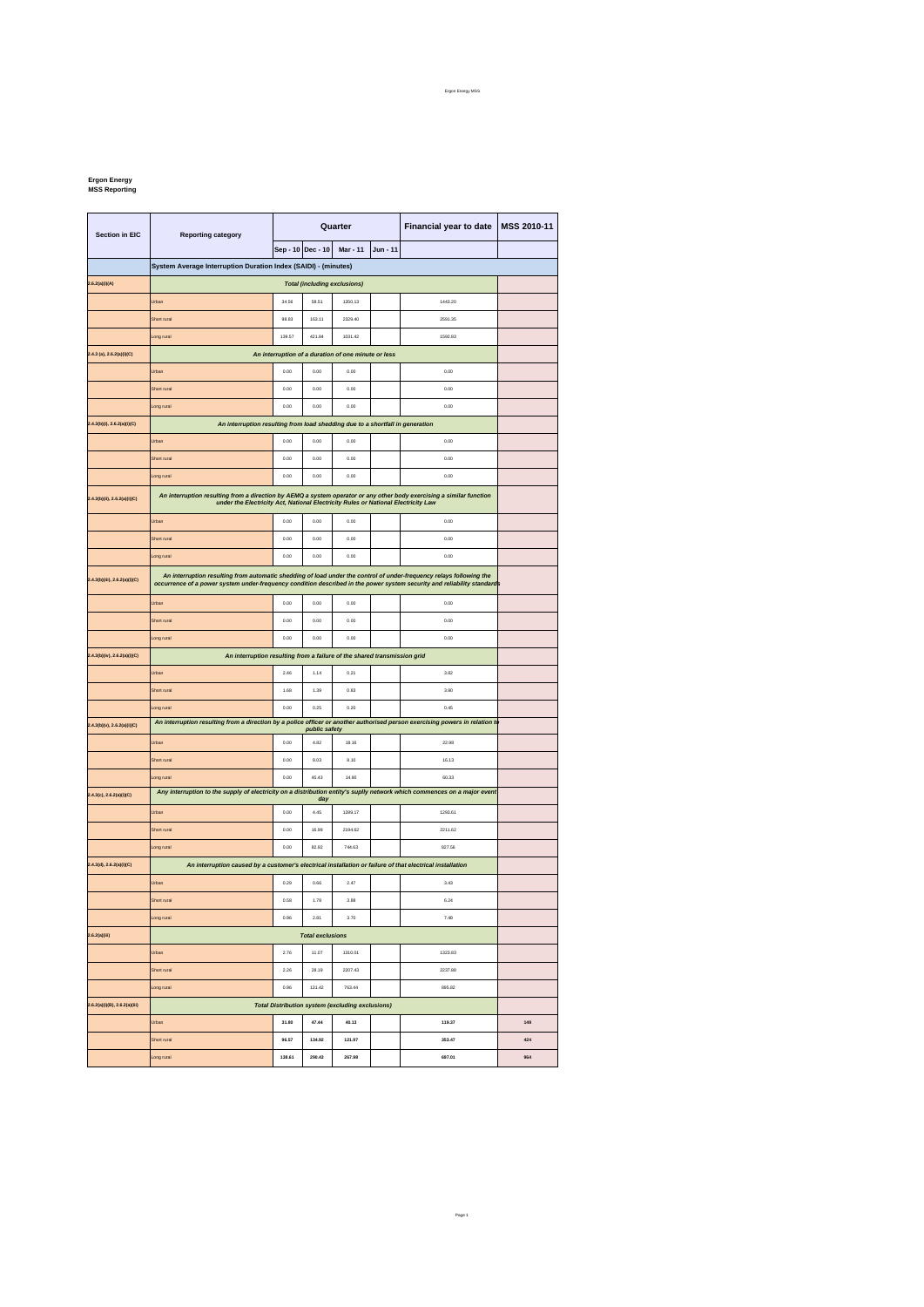|                               |                                                                                                                                                                                                                                                | Quarter |                         |                                                         |          | Financial year to date | MSS 2010-11 |  |
|-------------------------------|------------------------------------------------------------------------------------------------------------------------------------------------------------------------------------------------------------------------------------------------|---------|-------------------------|---------------------------------------------------------|----------|------------------------|-------------|--|
| <b>Section in EIC</b>         | <b>Reporting category</b>                                                                                                                                                                                                                      |         | Sep - 10 Dec - 10       | <b>Mar - 11</b>                                         | Jun - 11 |                        |             |  |
|                               | System Average Interruption Frequency Index (SAIFI) - (number)                                                                                                                                                                                 |         |                         |                                                         |          |                        |             |  |
|                               | <b>Total (including exclusions)</b>                                                                                                                                                                                                            |         |                         |                                                         |          |                        |             |  |
|                               | Jrban                                                                                                                                                                                                                                          | 0.42    | 0.60                    | 0.93                                                    |          | 1.95                   |             |  |
| 2.6.2(a)(i)(A), 2.6.2(a)(iii) | Short rural                                                                                                                                                                                                                                    | 0.86    | 1.26                    | 1.73                                                    |          | 3.85                   |             |  |
|                               | ong rural                                                                                                                                                                                                                                      | 1.13    | 1.75                    | 2.13                                                    |          | 5.01                   |             |  |
|                               | An interruption of a duration of one minute or less                                                                                                                                                                                            |         |                         |                                                         |          |                        |             |  |
|                               | 0.00<br>0.00<br>0.00<br>0.00<br>Jrbar                                                                                                                                                                                                          |         |                         |                                                         |          |                        |             |  |
| $2.4.3$ (a), $2.6.2(a)(i)(C)$ | Short rural                                                                                                                                                                                                                                    | 0.00    | 0.00                    | 0.00                                                    |          | 0.00                   |             |  |
|                               | ong rural                                                                                                                                                                                                                                      | 0.00    | 0.00                    | 0.00                                                    |          | 0.00                   |             |  |
|                               | An interruption resulting from load shedding due to a shortfall in generation                                                                                                                                                                  |         |                         |                                                         |          |                        |             |  |
|                               | Jrbar                                                                                                                                                                                                                                          | 0.00    | 0.00                    | 0.00                                                    |          | 0.00                   |             |  |
| 2.4.3(b)(i), 2.6.2(a)(i)(C)   | Short rural                                                                                                                                                                                                                                    | 0.00    | 0.00                    | 0.00                                                    |          | 0.00                   |             |  |
|                               | ong rural                                                                                                                                                                                                                                      | 0.00    | 0.00                    | 0.00                                                    |          | 0.00                   |             |  |
|                               | An interruption resulting from a direction byAEMO, a system operator or any other body exercising a similar function                                                                                                                           |         |                         |                                                         |          |                        |             |  |
|                               | under the Electricity Act, National Electricity Rules or National Electricity Law                                                                                                                                                              |         |                         |                                                         |          |                        |             |  |
| 2.4.3(b)(ii), 2.6.2(a)(i)(C)  | Jrban                                                                                                                                                                                                                                          | 0.00    | 0.00                    | 0.00                                                    |          | 0.00                   |             |  |
|                               | Short rural                                                                                                                                                                                                                                    | 0.00    | 0.00                    | 0.00                                                    |          | 0.00                   |             |  |
|                               | Long rural                                                                                                                                                                                                                                     | 0.00    | 0.00                    | 0.00                                                    |          | 0.00                   |             |  |
|                               | An interruption resulting from automatic shedding of load under the control of under-frequency relays following the<br>occurrence of a power system under-frequency condition described in the power system security and reliability standards |         |                         |                                                         |          |                        |             |  |
| 2.4.3(b)(iii), 2.6.2(a)(i)(C) | Urban                                                                                                                                                                                                                                          | 0.00    | 0.00                    | 0.00                                                    |          | 0.00                   |             |  |
|                               | Short rural                                                                                                                                                                                                                                    | 0.00    | 0.00                    | 0.00                                                    |          | 0.00                   |             |  |
|                               | ong rural                                                                                                                                                                                                                                      | 0.00    | 0.00                    | 0.00                                                    |          | 0.00                   |             |  |
|                               | An interruption resulting from a failure of the shared transmission grid                                                                                                                                                                       |         |                         |                                                         |          |                        |             |  |
| 2.4.3(b)(iv), 2.6.2(a)(i)(C)  | Jrban                                                                                                                                                                                                                                          | 0.04    | 0.05                    | 0.01                                                    |          | 0.11                   |             |  |
|                               | Short rural                                                                                                                                                                                                                                    | 0.03    | 0.06                    | 0.08                                                    |          | 0.17                   |             |  |
|                               | ong rural                                                                                                                                                                                                                                      | 0.00    | 0.01                    | 0.02                                                    |          | 0.03                   |             |  |
|                               | An interruption resulting from a direction by a police officer or another authorised person exercising powers in relation to                                                                                                                   |         | public safety           |                                                         |          |                        |             |  |
|                               | Jrban                                                                                                                                                                                                                                          | 0.00    | 0.00                    | 0.00                                                    |          | 0.00                   |             |  |
| 2.4.3(b)(v), 2.6.2(a)(i)(C)   | Short rural                                                                                                                                                                                                                                    | 0.00    | 0.01                    | 0.02                                                    |          | 0.02                   |             |  |
|                               | ong rural                                                                                                                                                                                                                                      | 0.00    | 0.01                    | 0.01                                                    |          | 0.02                   |             |  |
|                               | Any interruption to the supply of electricity on a distribution entity's supply network which commences on a major even                                                                                                                        |         | day                     |                                                         |          |                        |             |  |
|                               | Jrban                                                                                                                                                                                                                                          | 0.00    | 0.04                    | 0.52                                                    |          | 0.56                   |             |  |
| 2.4.3(c), 2.6.2(a)(i)(C)      | Short rural                                                                                                                                                                                                                                    | 0.00    | 0.06                    | 0.64                                                    |          | 0.70                   |             |  |
|                               | ong rural                                                                                                                                                                                                                                      | 0.00    | 0.07                    | 0.52                                                    |          | 0.60                   |             |  |
|                               | An interruption caused by a customer's electrical installation or failure of that electrical installation                                                                                                                                      |         |                         |                                                         |          |                        |             |  |
|                               | Jrban                                                                                                                                                                                                                                          | 0.003   | 0.01                    | 0.01                                                    |          | 0.02                   |             |  |
| 2.4.3(d), 2.6.2(a)(i)(C)      | Short rural                                                                                                                                                                                                                                    | 0.004   | 0.06                    | 0.01                                                    |          | 0.07                   |             |  |
|                               | ong rural                                                                                                                                                                                                                                      | 0.00    | 0.05                    | 0.01                                                    |          | 0.06                   |             |  |
|                               |                                                                                                                                                                                                                                                |         | <b>Total exclusions</b> |                                                         |          |                        |             |  |
|                               | Urban                                                                                                                                                                                                                                          | 0.05    | 0.10                    | 0.54                                                    |          | 0.69                   |             |  |
| 2.6.2(a)(iii)                 | Short rural                                                                                                                                                                                                                                    | 0.04    | 0.19                    | 0.74                                                    |          | 0.97                   |             |  |
|                               | Long rural                                                                                                                                                                                                                                     | 0.00    | 0.15                    | 0.56                                                    |          | 0.72                   |             |  |
|                               |                                                                                                                                                                                                                                                |         |                         | <b>Total Distribution System (excluding exclusions)</b> |          |                        |             |  |
|                               | Urban                                                                                                                                                                                                                                          | 0.37    | 0.50                    | 0.39                                                    |          | 1.26                   | 1.98        |  |
| 2.6.2(a)(i)(B), 2.6.2(a)(iii) | Short rural                                                                                                                                                                                                                                    | 0.83    | 1.06                    | 0.99                                                    |          | 2.88                   | 3.95        |  |
|                               | ong rural                                                                                                                                                                                                                                      | 1.13    | 1.60                    | 1.57                                                    |          | 4.29                   | 7.40        |  |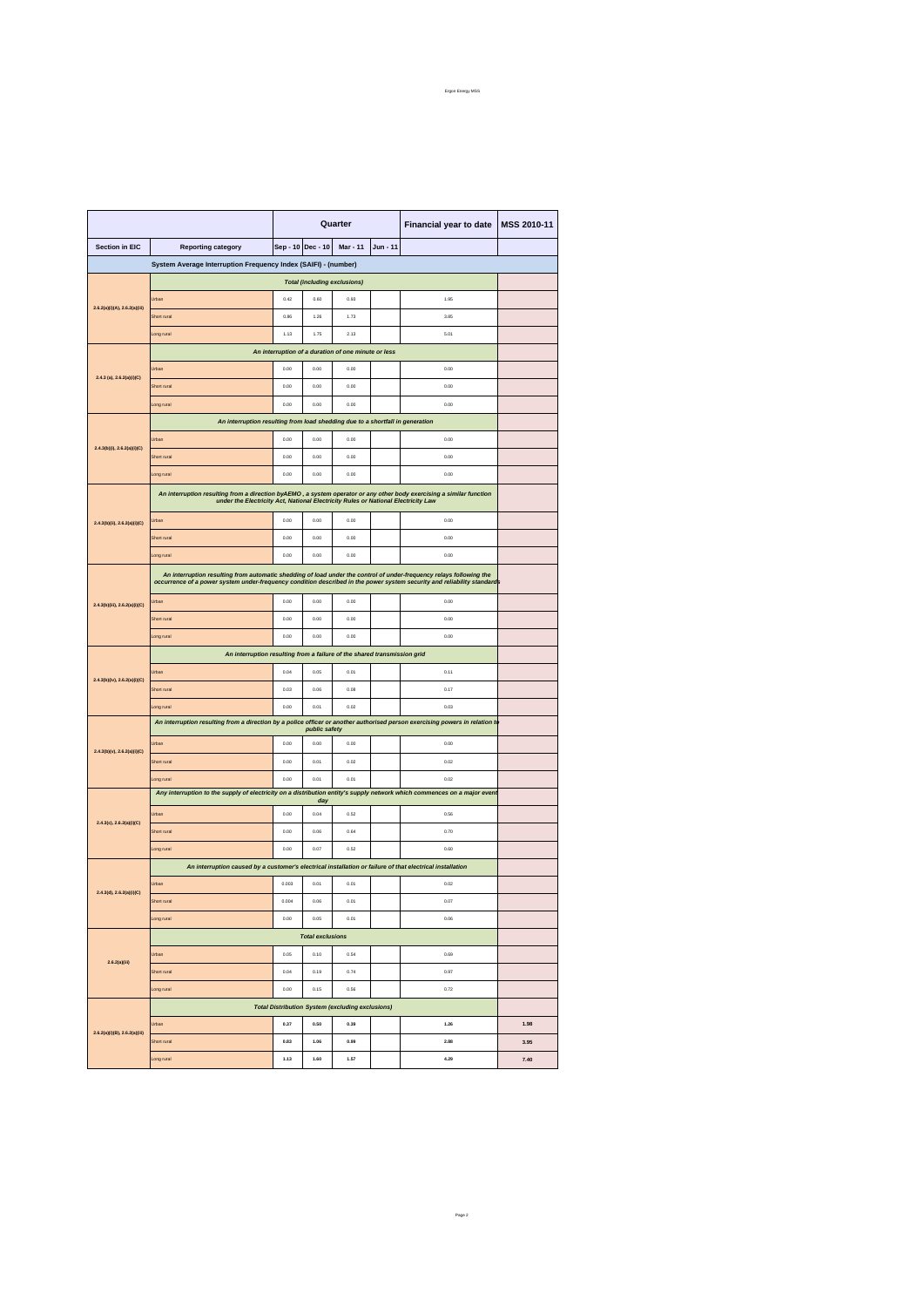| <b>Section in EIC</b> | A description of any major event days                               | Date       |  |  |  |
|-----------------------|---------------------------------------------------------------------|------------|--|--|--|
|                       | Significant flooding experienced in Central and Southern Queensland |            |  |  |  |
|                       | Significant flooding experienced in Central and Southern Queensland |            |  |  |  |
|                       | declared a 10/11 Major Event Day due to Mackay CB Failure           |            |  |  |  |
|                       | declared a 10/11 Major Event Day due to Flooding in Murgon Area     |            |  |  |  |
|                       | declared a 10/11 Major Event Day caused by Cyclone Anthony          |            |  |  |  |
| 2.6.2(a)(i)(D)        | declared a 10/11 Major Event Day due to Cyclone Yasi                |            |  |  |  |
|                       | declared a 10/11 Major Event Day due to Cyclone Yasi                | 3/02/2011  |  |  |  |
|                       | declared a 10/11 Major Event Day due to Southern Storms             | 21/02/2011 |  |  |  |
|                       |                                                                     |            |  |  |  |
|                       |                                                                     |            |  |  |  |
|                       |                                                                     |            |  |  |  |

|  | <b>Section in EIC</b> | An explanation of reasons for a distribution entity exceeding (where applicable) those minimum service standards and pro | <b>Exceeded MSS</b> |
|--|-----------------------|--------------------------------------------------------------------------------------------------------------------------|---------------------|
|  |                       | Refer to p7, MSS & GSL Quarterly Report, July-September 2010                                                             |                     |
|  |                       | Refer to p7, MSS & GSL Quarterly Report, October-December 2010                                                           |                     |
|  |                       | Refer to p7, MSS & GSL Quarterly Report, January-March 2011                                                              |                     |
|  |                       |                                                                                                                          |                     |
|  |                       |                                                                                                                          |                     |
|  | 2.6.2(a)(i)(E)        |                                                                                                                          |                     |
|  |                       |                                                                                                                          |                     |
|  |                       |                                                                                                                          |                     |
|  |                       |                                                                                                                          |                     |
|  |                       |                                                                                                                          |                     |
|  |                       |                                                                                                                          |                     |